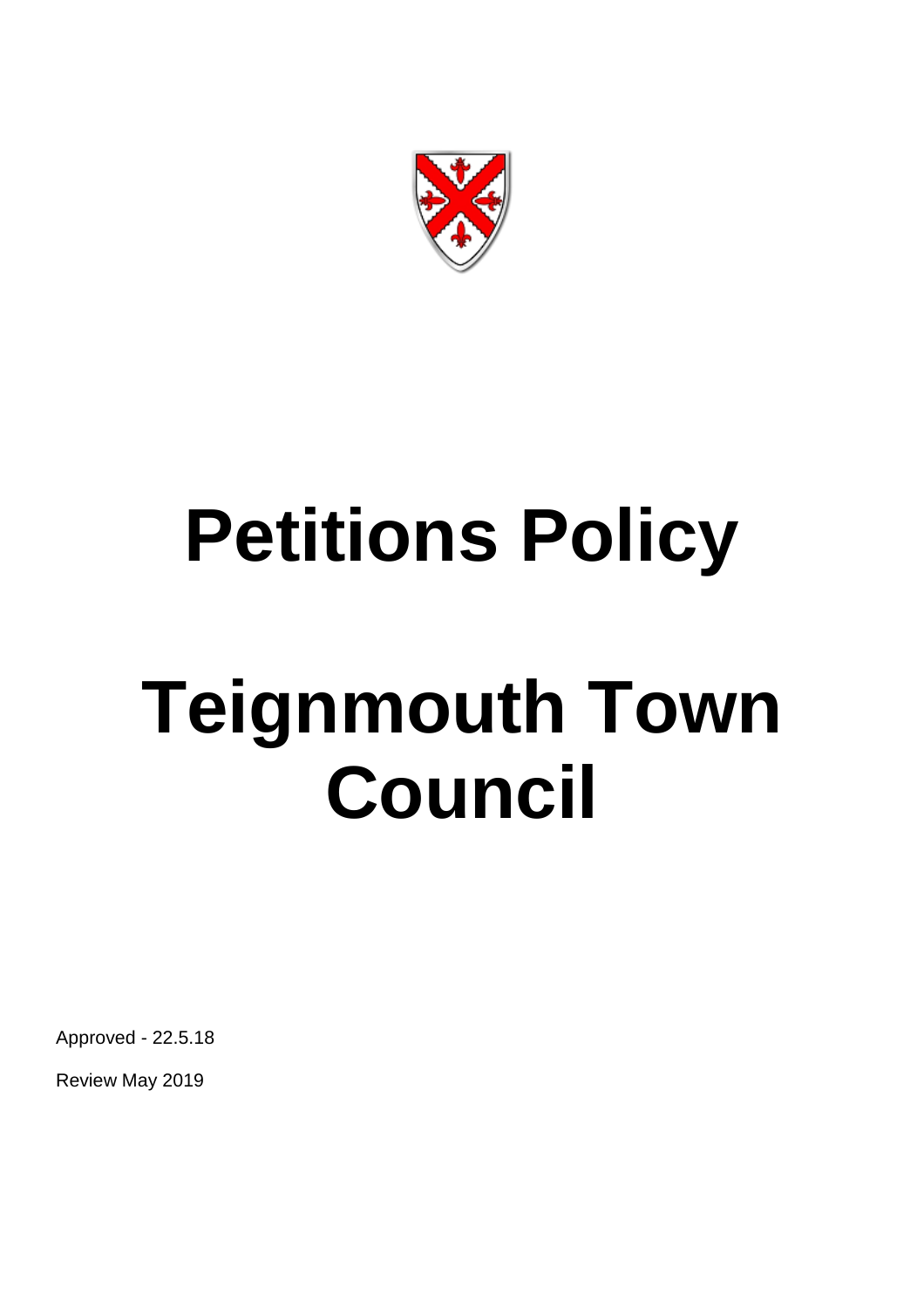### **1 Introduction**

- 1.1 The Council welcomes and encourages its community to provide feedback to the council and offers many opportunities and ways to do so as a matter of course.
- 1.2 The Council recognises that petitions are one way in which people can let the council know their concerns.
- 1.3 The Council will treat something as a petition if it is identified as such, or if it seems tothem that it is intended to be a petition. A petition will be treated as such if it has at least 10 signatories or petitioners.
- 1.4 Petitions should be addressed to the council and submitted to:

The Town Clerk Bitton House Bitton Park Road **Teignmouth** TQ14 9DF

- 1.5 Petitions can also be presented at any of the scheduled council meetings during Public Participation.
- 1.6 Signatoriestopetitionswillonlybeconsideredvalidiftheyareresidentwithinthe parishof Teignmouth.
- 1.7 Petitions submitted to the council must include:
	- a. Aclearandconcisestatementcoveringthesubjectofthepetitionandthe actionthe petitioners wish the council to take
	- b. The name, address and signature of any person supporting the petition
- 1.8 Petitions must be accompanied by contact details, including either a postal or email address,for the petition organiser.Thisisthepersonthe council willcontact to explain how it will respond to the petition. If the petition does not identify an organiser, the council will contact signatories to the petition to agree who should act as the organiser.
- 1.9 To help us deal with your petition it should, if applicable, include a summary of any action already taken to resolve the issue of concern including, for example, details of elected Members that have been approached.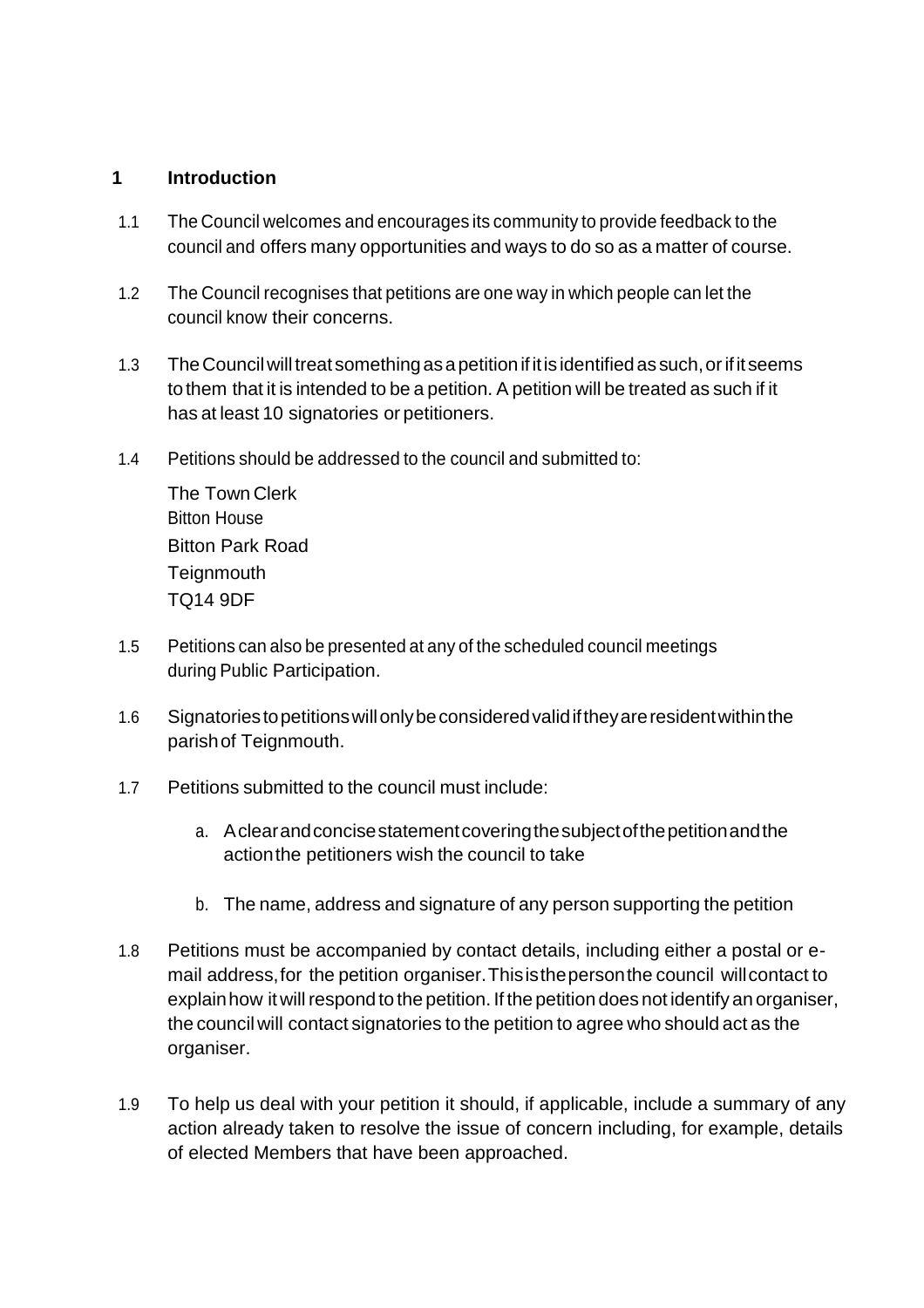1.10 In the period immediately before an election or referendum we may need to deal with your petition differently – if this is the case we will explain the reasons and discuss the revised timescale which will apply.

### **2 Petitionswith100+signatures**

- 2.1 A petition with 100 or more identifiable signatures will be put forward for debate, as a separate agenda item, at the next suitable meeting of the Council orthe relevant committee.
- 2.2 Whereapetitionisdebatedbycommittee,theChairmanofthecommitteeshall reporton this to the next Council meeting.
- 2.3 The petition organiser (or an appointed deputy) will be given five minutes to presentthe petitionatthemeetingandthepetitionwillthenbediscussedby membersforamaximum of 15 minutes.
- 2.4 The council will determine how to respond to the petition at this meeting; usually thisshall be to:
	- a. action the petitionrequests
	- b. not action the petition requests for reasons put forward in the debate
	- c. commission further investigation into the matter
- 2.5 The petition organiser will receive a written confirmation of the decision.

# **3 Petitions with 10 - 99 signatures**

- 3.1 A petition with between 10 and 99 signatures shall be reviewed by the Town Clerk, Town Mayor, Deputy Town Mayor and relevant members (e.g. the appropriate committee members or ward members) to determine the appropriate course of action.
- 3.2 At the discretion of the Town Mayor, a petition may be referred to Council orthe appropriate committee for debate as per petitions with in excess of 100 signatures.
- 3.3 The petition organiser will receive a written confirmation of the decision.

# **4 General Provisions**

4.1 An acknowledgementwillbesenttothepetition organiserwithin tenworking daysof receiving the petition which will explain what the council plans to do.